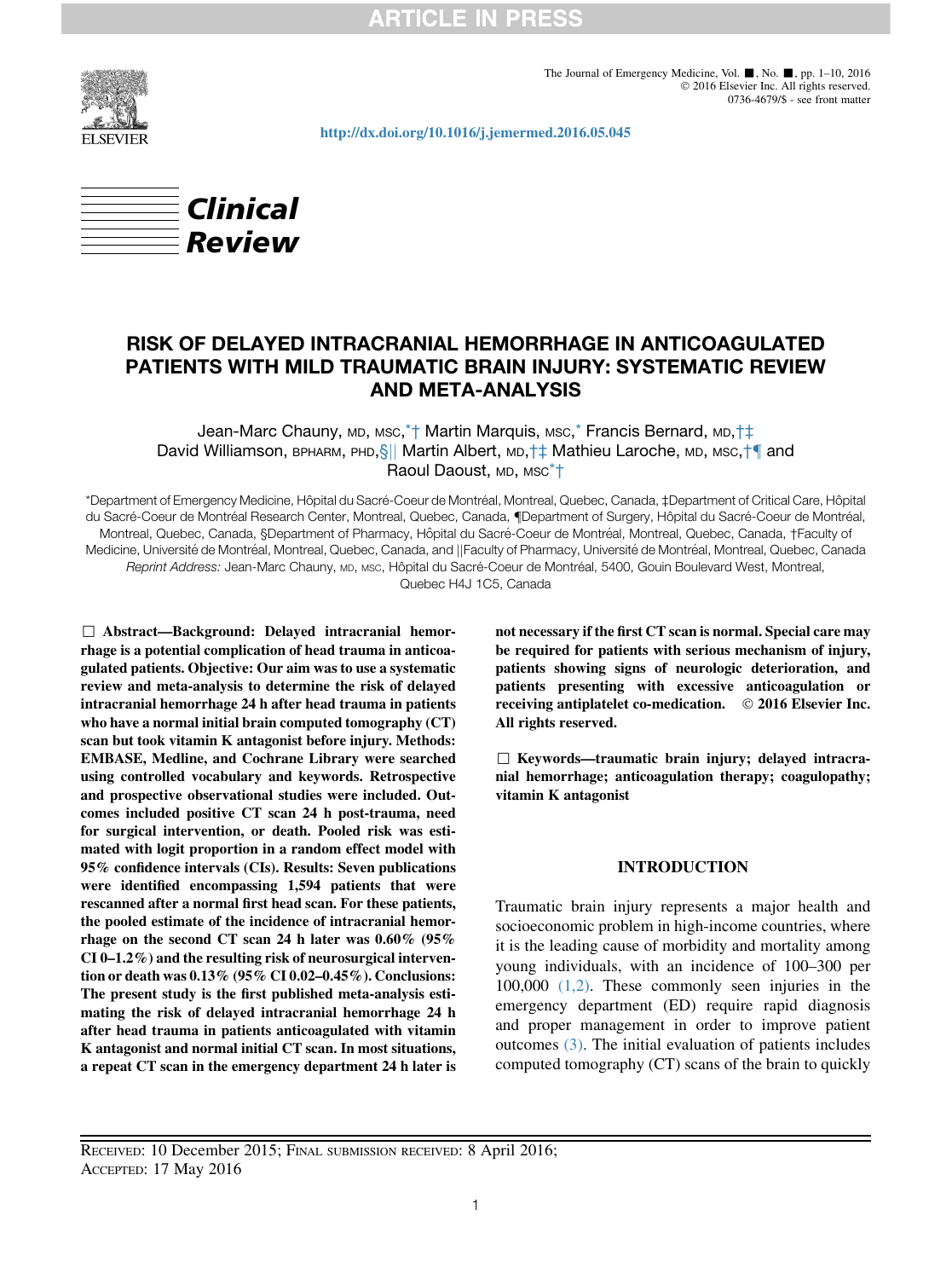determine the type and extent of injury as well as to select the optimal management strategy  $(4,5)$ . The role of the first CT scan, as well as supplemental ones in cases of rapid neurologic deterioration, is well accepted [\(6\)](#page-7-0). However, the importance of repeated scans for anticoagulated patients suffering from a mild traumatic brain injury with a normal initial head CT scan is not clearly established in current guidelines.

Several studies suggest that anticoagulated patients are exposed to an increased risk of intracranial hemorrhage (ICH) after head trauma  $(7-10)$ . In addition, usage of oral anticoagulants is rapidly increasing in the elderly population  $(11,12)$ . With the anticipated growth of this population and the increasing number of head injury patients seen in the ED, the clinical dilemmas surrounding these patients become increasingly relevant. Among elderly patients suffering a fall, long-term anticoagulation has been shown to not only increase the incidence of ICH when compared to those not taking anticoagulant, but also to increase the mortality of those suffering an ICH [\(13,14\).](#page-8-0)

Delayed ICH is a potential complication of head trauma in anticoagulated patients after an initial normal head CT scan. Although clinical decision rules exist to help determine which patients suffering from a head injury require a head CT scan, these rules do not apply to anticoagulated patients. Some guidelines suggest that all anticoagulated patients with head injury should undergo strict observation during the first 24 h and have a control CT before discharge [\(15–18\)](#page-8-0). Recent National Institute for Health and Care Excellence guidelines now propose secondary scans at delays ranging from 7 days up to 1 month [\(19\).](#page-8-0) However, these recommendations are not based on studies looking at the prevalence of delayed ICH. Other guidelines rather propose to proceed with community follow-up in cases of mild traumatic brain injury [\(20\).](#page-8-0)

The aim of this study was to conduct a systematic review and meta-analysis to estimate the 24-h risk of delayed ICH in anticoagulated patients with mild traumatic brain injury and normal initial brain CT, considering the wide range of reported incidence of delayed ICH (0– 11% using confidence interval [CI]) and that no metaanalysis has ever been published on this specific topic.

## **METHODS**

The methodological approach followed for this systematic review and meta-analysis was based upon the MOOSE (Meta-Analysis of Observational Studies in Epidemiology) methodology and the PRISMA-P (Preferred Reporting Items for Systematic Review and Meta-Analysis Protocols) 2015 statement [\(21,22\).](#page-8-0)

#### Search Strategy

EMBASE, MEDLINE, and Cochrane Library were searched using controlled vocabulary and keywords without language or date limitations. Search terms were as follows for our MEDLINE strategy: ((((hemorrhage [MeSH Terms] OR intracranial hemorrhage[MeSH Terms] OR brain hemorrhage[MeSH Terms] OR delayed bleeding[Title/Abstract] OR delayed hemorrha\*[Title/ Abstract]))) AND ((tbi[Title/Abstract] OR traumatic brain injury[Title/Abstract] OR craniocerebral trauma [MeSH Terms] OR brain injury, chronic[MeSH Terms] OR brain injuries[MeSH Terms]))) AND ((coumadins [MeSH Terms] OR warfarin[MeSH Terms] OR anticoagulants[MeSH Terms])). A similar but specific strategy was used for EMBASE. We also searched the grey literature with the following databases using the same keywords: OpenSIGLE, New York Academy of Medicine (Grey Literature Collection), [Greylit.org](http://Greylit.org), and Google Scholar. All database searches were done under the guidance of an information specialist. Attempts were made to contact authors of all selected manuscripts to ensure data content and complete cases of missing information. References from eligible studies were also screened for other relevant publications.

#### Identification of Studies

Studies retained for our systematic review were: randomized controlled trials, prospective or retrospective cohort studies, case-control studies, or cross-sectional studies. To be included, studies had to focus mainly on patients with mild traumatic brain injury (see Figure 1 for definition by Carroll et al.), who used vitamin K antagonist before injury, who were scanned on hospital presentation, and whose initial scan was normal [\(23\).](#page-8-0) Delayed ICH was

"MTBI is an acute brain injury resulting from mechanical energy to the head from external physical forces. Operational criteria for clinical identification include: (i) 1 or more of the following: confusion or disorientation, loss of consciousness for 30 minutes or less, post-traumatic amnesia for less than 24 hours, and/or other transient neurological abnormalities such as focal signs, seizure, and intracranial lesion not requiring surgery; (ii) Glasgow Coma Scale score of 13-15 after 30 minutes post-injury or later upon presentation for healthcare. These manifestations of MTBI must not be due to drugs, alcohol, medications, caused by other injuries or treatment for other injuries (e.g. systemic injuries, facial injuries or intubation), caused by other problems (e.g. psychological trauma, language barrier or coexisting medical conditions) or caused by penetrating craniocerebral injury."

Figure 1. Operational definition of mild traumatic brain injury (MTBI) as recommended by The World Health Organization (WHO) Collaborating Centre Task Force on Mild Traumatic Brain Injury in Carroll et al. [\(23\).](#page-8-0)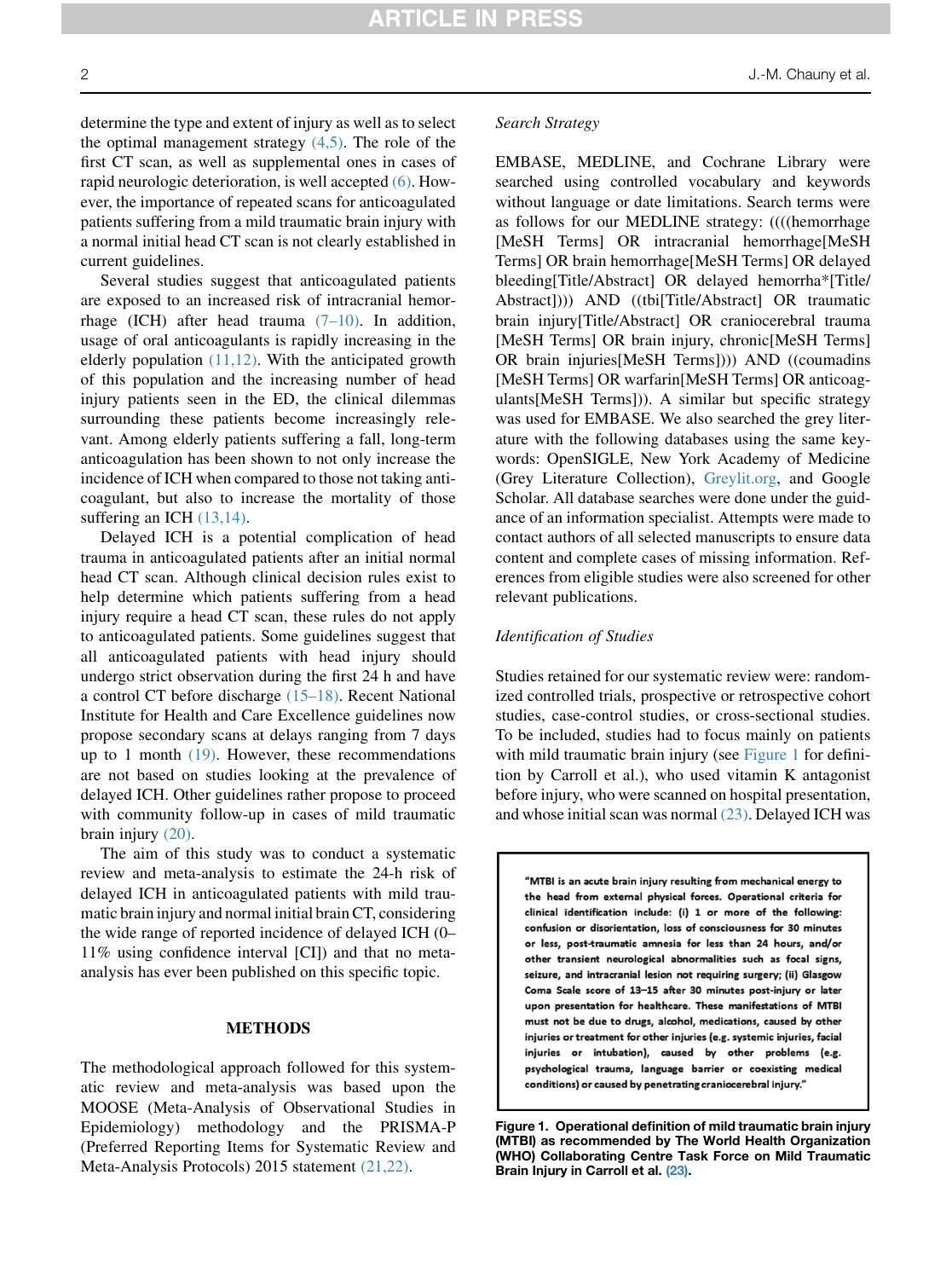defined as any intracranial bleeding detected on the subsequent CT scan. Studies were included only if the secondary CT scan was performed within 24 h of initial investigation.

Studies were independently screened for inclusion by three physicians (JMC, FB, and ML), with the requirement of a unanimous selection. All selected publications were then fully read by the two reviewers (JMC and MM) for inclusion. Disagreement was resolved by consensus among authors.

#### **Outcomes**

For this systematic review and meta-analysis, any sign of bleeding on the subsequent CT scan was considered as an event for the primary outcome. Neurosurgical intervention and death were considered as secondary outcomes.

### Data Collection and Processing

Data from the selected publications were extracted by two authors (JMC and MM) using an adapted standardized data extraction form derived from Reljic et al. [\(24\).](#page-8-0) All disagreements during this stage were resolved by consensus with the help of a third author (RD).

The following study characteristics were recorded in all cases: study design, patients characteristics (international normalized ratio [INR], age, sex), inclusion and exclusion criteria, antiplatelet therapy co-medication, mechanism of injury, number of patients, time of first and second head CT scans, bleeding description, and outcomes. Study authors were contacted for precisions when data could not be extracted from the original full text without ambiguity, or in cases of conference abstracts without full text publication. Studies with unresolved uncertainties were excluded.

Two authors independently assessed the study risk of bias (JMC, MM). Each study was evaluated using the Newcastle-Ottawa Scale to assess the quality of cohort studies in meta-analyses [\(25\)](#page-8-0). This tool was developed to assess the quality of non-randomized studies based on their design, content, and ease of use directed to the task of incorporating the quality assessments in the interpretation of meta-analytic results. With this system, studies are judged on three broad perspectives. In the selection category (maximum of four stars), studies received points if the cohort was representative (meaning the same type of patients who are typically kept for a 24-h observation period in the ED), if data were confirmed through secured records, and if there was a confirmation that the outcome was not present at the start of the study. There was also a point for a control cohort, which none of the studies included. A maximum of two stars was awarded in the comparability category. The first star was given if the study controlled for the most important factor, INR in our case. The second star could be awarded if significant secondary factors were considered (antiplatelet co-medication, age, mechanism of injury). Three stars were awarded in the outcome category if the outcome assessments were blinded or obtained from linked records, if the follow-up period was long enough (at least 24 h), and if all subjects were accounted for at the end of the study  $\langle$ <10% of lost to follow-up). All studies were kept regardless of their quality. Their evaluation is reported in the Results section.

#### Patients' Inclusion Criteria

In the selected studies, the data concerning a patient were extracted for analysis if: the patient was using vitamin K antagonist before injury, was victim of a mild traumatic brain injury, had a normal initial head scan on presentation, and was subsequently rescanned within 24 h. The 24 h cutoff is important because it represents the guidelines recommended observation period. Furthermore, looking at delayed ICH in patients for up to 1 month after the initial evaluation is not realistic or practical, plus it is impossible to exclude the possibility of a second traumatic incident causing a new ICH. Thus, our study population is exclusively composed of patients with an initially normal brain scan who were subsequently rescanned within 24 h.

#### Primary Data Analysis

The proportion of patients with delayed bleeding (positive subsequent scan) over the total number of patients undergoing repeat CT scans (our selected population) was used to conduct a single-arm meta-analysis. We used logit proportion transformation to estimate the pooled risk of presenting delayed bleeding. The pooled proportion was calculated as a back-transformation of the weighted mean of the transformed proportions (logit) using a random effect model [\(26\)](#page-8-0). Possible heterogeneity was tested with  $\chi^2$  and I<sup>2</sup> tests. Descriptive statistics were generated with SPSS software, version 22.0 (released 2013, IBM Corp, Armonk, NY) and meta-analyses were performed with OpenMeta-Analyst software [\(http://](http://www.cebm.brown.edu/open_meta) [www.cebm.brown.edu/open\\_meta\)](http://www.cebm.brown.edu/open_meta). CIs were calculated with an  $\alpha$  of 0.05.

### **RESULTS**

#### Study Selection

The literature search was conducted in December 2014, with an update in September 2015 ([Figure 2\)](#page-3-0). This search yielded 892 unique citations, of which 89 full texts were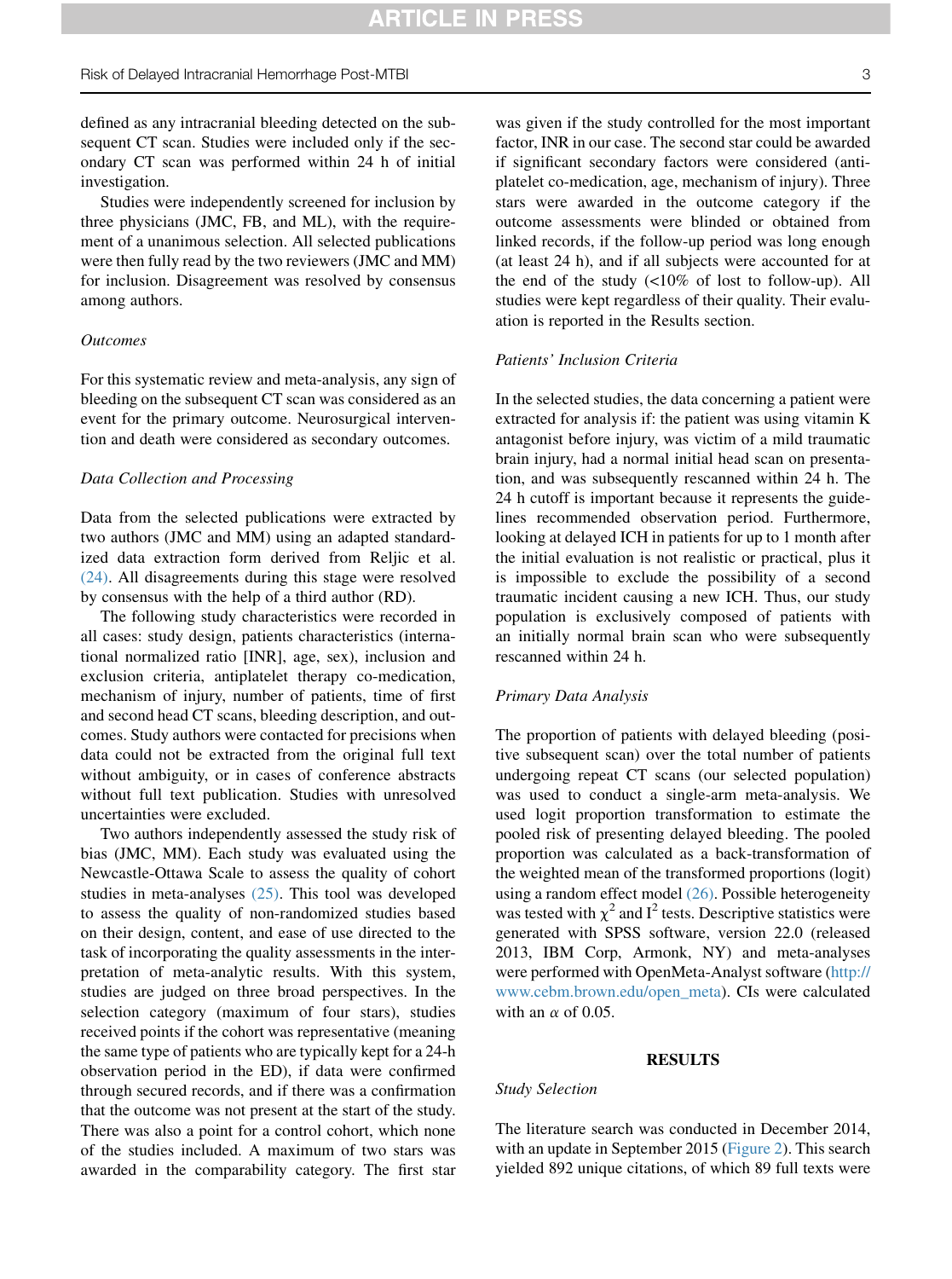<span id="page-3-0"></span>

Figure 2. Flow diagram depicting the selection process for studies to be included into the systematic review.

reviewed by the authors, 12 studies were carefully considered, and 7 studies ended up meeting the final inclusion criteria, for a total of 1594 patients [\(27–38\).](#page-8-0)

### Exclusions

From the 12 studies identified, 5 had to be excluded from our meta-analysis. In the first study, only 4 of 346 patients were on warfarin before injury; the focus of this study was clearly not on warfarin-anticoagulated patients [\(34\).](#page-8-0) Of note, none of the 4 patients had any significant findings on the second scan. Given the small sample size, we decided not to include these results in our analysis. In the second excluded study, the authors described a 1.19% (2 of 168) rate of delayed ICH  $(35)$ . However, almost all patients had a positive initial scan (166 of 168 or 98.8%), while the 2 remaining patients were found to be positive on the subsequent CT scan. No data were available for patients with a normal initial scan, preventing the estimation of proportion of patients with delayed ICH. The third was a systematic review on delayed ICH in anticoagulated patients without any meta-analysis calculation [\(36\).](#page-8-0) The last two studies were conference abstracts and were not retained for the following reasons: 2 of 130 patients had delayed ICH, however, no time frame was associated with the second CT scan [\(37\)](#page-8-0); 1 patient on warfarin developed a delayed ICH, however, data on prior anticoagulant use were available for that patient only and not for the remainder of the cohort [\(38\)](#page-8-0).

## Selected Studies

The characteristics of included studies are reported in [Table 1,](#page-4-0) while the details of the patient population are in [Table 2](#page-5-0). Four of the studies were retrospective and two involved more than one center [\(28–30,32,33\)](#page-8-0). The sample size of the studies ranged from 58 to 687 patients, with a median of 137 patients. The mean age was 76.9 years, 55.6% of the patients were female, the Glasgow Coma Score was 15 for almost all patients, mean INR was 2.8, and the most common cause of injury was falls (79.2%). The overall incidence (number of new ICH cases during the first 24 h) of delayed ICH as reported in the included studies ranged from 0 to 6% (or up to 11% when considering CI). This wide disparity in results generated moderate statistical heterogeneity  $(I^2 = 42.8\%)$ . We chose to use the random effect model in our meta-analysis due to this apparent clinical heterogeneity in order to obtain a broader CI and err on the side of patients' safety.

#### Risk of Bias

The overall quality of the studies was moderate, mostly with respect to unclear or missing information, but none of the included studies contained biases that were deemed significant enough to justify exclusion. Two studies had a higher risk of bias. The main concern with these two papers was the short delay before the second CT scan, at 8.8 h and 6.0 h, respectively [\(28,32\)](#page-8-0). For each study, the quality of the individual components is presented in [Table 3.](#page-6-0)

#### **Outcomes**

Data on delayed intracranial bleeding were extracted from the 7 selected studies to generate the Forest plot for the overall risk of delayed ICH presented in [Figure 3](#page-6-0). Regarding the primary outcome (risk of delayed ICH), we reported signs of intracranial bleeding within 24 h in 14 of 1,594 patients. The nature and localization of the bleeding are reported in [Table 3.](#page-6-0) Thus, the pooled estimated overall risk of delayed bleeding was 0.6% (95% CI 0–1.2%). In a sensitivity analysis including data from excluded studies, the risk of delayed bleeding did not change significantly (pooled estimate  $= 0.5\%$ , 95% CI 0.1–0.9%) [\(34,35,37,38\).](#page-8-0) The patients with delayed ICH were mostly male (10 of 14 or 71%), with a mean age of 79.1  $\pm$  8.5 years, and an INR of  $2.71 \pm 0.92$  at presentation [\(Table 4](#page-7-0)). Because we only had the INR for a limited number of patients and never for patients without delayed ICH, it was impossible to determine the impact of this variable. Falls were the most common mechanism of injury (6 of 13) within the group of affected patients.

Careful examination of the 13 patients with known outcomes revealed that only 1 required surgical intervention, while another died from his injuries (there was also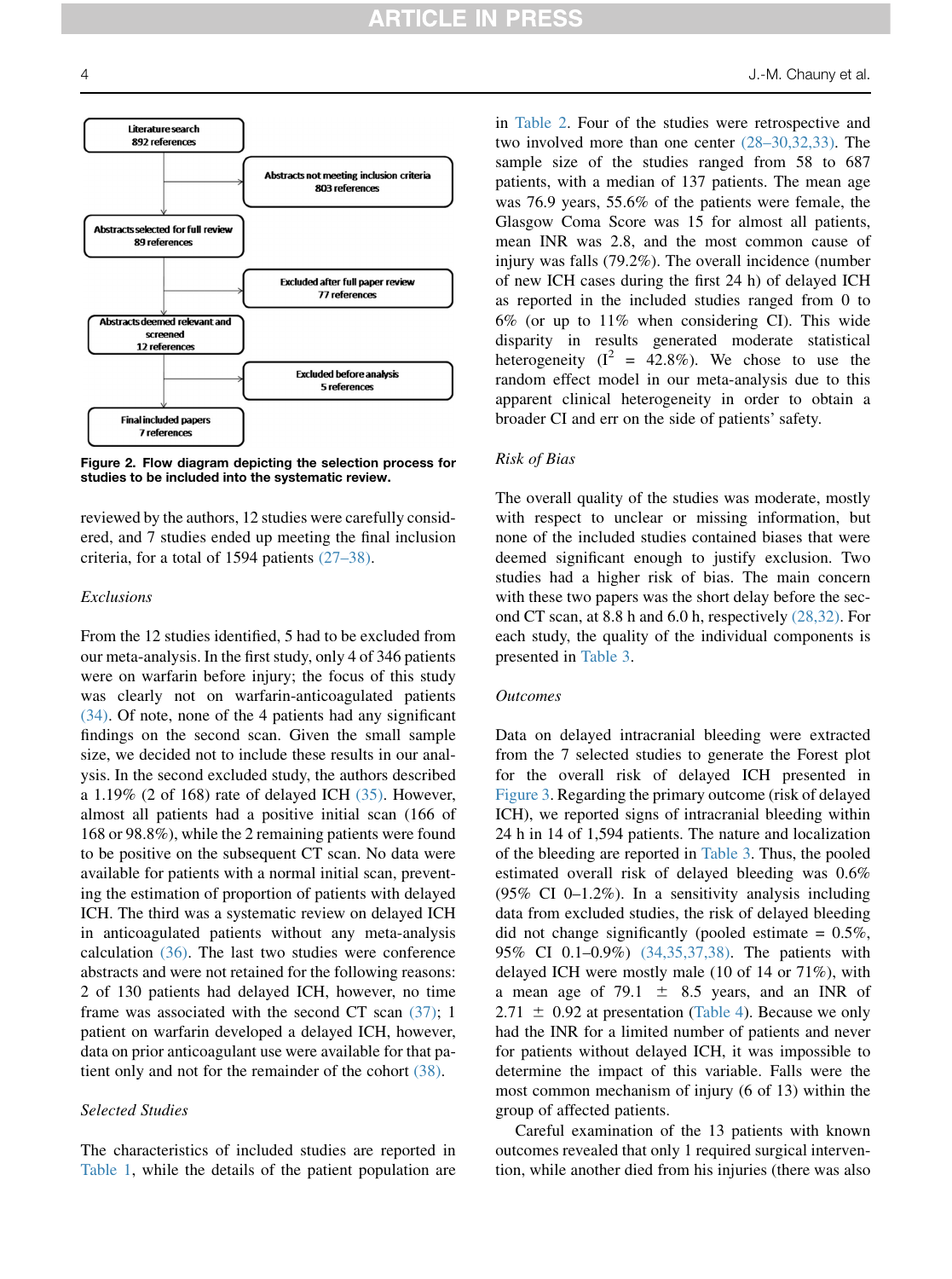<span id="page-4-0"></span>

| First Author                      | Design                       | Study Setting                    | Analyzed, n<br>Patients | within 24 h, n (%)<br>Patients with<br>Delayed ICH | <b>Notes</b>                                        | Patients' Secondary Outcomes                        |
|-----------------------------------|------------------------------|----------------------------------|-------------------------|----------------------------------------------------|-----------------------------------------------------|-----------------------------------------------------|
| Peck (28)<br>$\langle$ aen $(31)$ | Retrospective<br>Prospective | San Diego, CA<br>Madrid, Spain   | 289<br>137              | ଦ୍ର<br>୧.୧.<br>୧                                   | Both patients on antiplatelet<br>Second scan at 6 h | All 4 discharged, 1 suffering an<br>Both discharged |
|                                   |                              |                                  |                         |                                                    |                                                     | unrelated death, without any<br>ICH on autopsy      |
| Aenditto (27)                     | <sup>2</sup> rospective      | Ancona, Italy                    | 87                      | 5 (6)                                              | 79% patients involved in<br>high-velocity impact    | 4 discharged, 1 neurosurgery                        |
| lishijima (29)                    | rospective multicenter       | Sacramento, CA                   | 687                     |                                                    |                                                     | Jischarged                                          |
| Schoonman <sup>(30)</sup>         | Retrospective                | Hague, Netherlands<br><b>The</b> |                         |                                                    |                                                     | Neurosurgery and died                               |
| aylor (33)                        | Retrospective multicenter    | Nambour, Australia               |                         | 0.15)<br>  0.47)<br>  0.47)                        | No mechanism of injury                              | No outcome                                          |
| 1cCammack (32)                    | Retrospective                | San Diego, CA                    |                         |                                                    | Second scan at 6 h                                  |                                                     |
| CH = intracranial hemorrhage.     |                              |                                  |                         |                                                    |                                                     |                                                     |

Table 1. Summary of Included Studies

Table 1. Summary of Included Studies

one case of unrelated death). All other patients were discharged without any further clinical interventions. The resulting risk of clinically relevant poor outcomes (secondary outcomes of neurosurgical intervention and death) was thus 0.13% (95% CI 0.02–0.45%) (2 of 1,594).

#### DISCUSSION

We have conducted a systematic review and metaanalysis of delayed ICH in patients with mild traumatic brain injury who were anticoagulated with vitamin K antagonists before injury. We report a combined 0.6% (95% CI 0–1.2%) incidence of delayed ICH and conclude that repeated CT scans 24 h after an initial normal imaging are not necessary in most situations.

The overall quality of the studies was moderate, mostly because of their observational design and missing or unclear data. However, the results were consistent throughout the seven studies, with one exception. It is possible that the higher prevalence of delayed ICH found in the study by the Menditto group was inflated by the inclusion of a very high proportion of patients involved in motor vehicle accidents (79%) compared to other study populations (4–11.8%) [\(27\).](#page-8-0) This serious mechanism of injury may have led to a different and more severely injured patient cohort. It may be warranted to explore the different mechanisms of mild traumatic brain injury and their relative influence on the prevalence of delayed ICH.

For the majority of the 14 patients with the primary outcome, the extent of bleeding on the second scan was minor and no further clinical intervention was necessary (85% of patients with delayed bleeding). Bleeding signs not requiring further treatment are an outcome that is commonly recognized as clinically insignificant, and their clinical importance has to be questioned. The incidence of more important patient outcomes, such as neurosurgical intervention and death, should probably be considered instead [\(39\)](#page-8-0). Interestingly, the risk of clinically significant outcomes causing death or requiring neurologic surgery was only 0.13% (2 of 1,594).

It is important to mention that there were a few additional patients presenting significant outcomes (neurosurgical intervention and death) who were not included in the analysis because their outcomes occurred after more than 24 h. In all, 9 patients presented themselves to the ED at a time point ranging from 2 to 28 days after the first 24 h of observation (2, 3, and 4 patients, respectively, in the studies by Menditto et al., Nishijima et al., and Schoonman et al.) and 2 of them had clinically significant adverse outcomes [\(27,29,30\)](#page-8-0). Consequently, these delayed hemorrhages would probably not have been detected during a 24-h observation period and, despite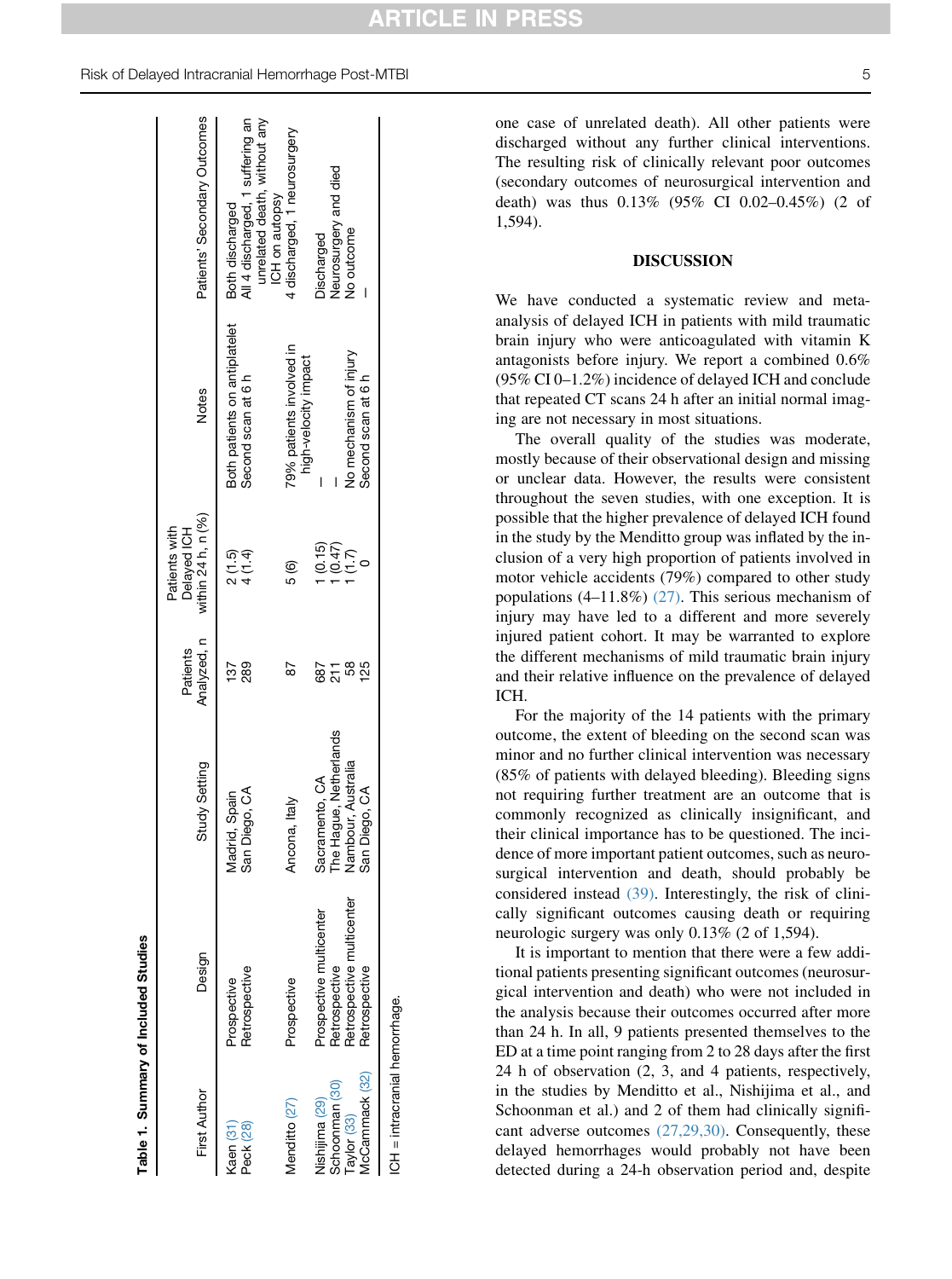| <b>First Author</b>                   | <b>Kaen (31)</b> | Peck (28)     | Menditto (27) | Nishijima (29) | Schoonman (30) | Taylor (33)   | McCammack (32) |
|---------------------------------------|------------------|---------------|---------------|----------------|----------------|---------------|----------------|
| Year                                  | 2010             | 2011          | 2012          | 2012           | 2014           | 2012          | 2015           |
| Design                                | Prospective      | Retrospective | Prospective   | Prospective    | Retrospective  | Retrospective | Retrospective  |
| Site (n)                              | Single           | Single TC I   | Single TC II  | Multiple (6)   | Single TC I    | Multiple (2)  | Single         |
| n/N (included/total)                  | 137              | 289/424       | 87/97         | 687/768        | 211            | 58            | 125/144        |
| Age (y), mean (SD)                    | 76 (9)           | 75 (13.6)     | 82 (9)        | 75.3 (13)      | 77 (11.7)      | 79            | 73.8           |
| Female, n (%)                         | 92 (67)          | 214 (50.5)    | 55 (63.2)     | 406 (52.9)     | 114 (54)       | 76 (48)       | 77 (53.5)      |
| GCS, mean (SD)                        | 14.9(0.3)        | 14.8(0.9)     | 15(0)         |                |                |               | 14.9           |
| $GCS = 15$                            | 122 (89)         |               | 87 (100)      | 674 (87.8)     |                |               |                |
| $GCS = 14$                            | 15(11)           |               |               | 73 (10)        |                |               |                |
| $GCS = 13$                            |                  |               | 0             |                |                |               |                |
| GCS < 13                              |                  |               |               | 21(2.7)        |                |               |                |
| Headache, n (%)                       | 34 (25)          |               | 3(3)          | 239 (31.1)     |                |               |                |
| Vomiting, n (%)                       | 27 (20)          |               | 3(3)          | 34(4.4)        |                |               |                |
| LOC, $n$ $(\%)$                       | 14 (10)          | 131 (35.7)    | 16 (18)       | 136 (17.7)     |                |               | 38 (26.5)      |
| Amnesia, n (%)                        | 6(4.3)           |               | 4(5)          |                |                |               |                |
| Seizure, n (%)                        | 2(1.7)           |               |               |                |                |               |                |
| Scalp wound, n (%)                    | 38 (28)          |               |               | 448 (61.8)     |                |               |                |
| Focal deficit, n (%)                  |                  | 17(4.0)       | 0             |                |                |               |                |
| Fall, n (%)                           | 122 (89)         | 357 (84.2)    | 18(21)        | 644 (83.9)     | 155 (73.5)     |               |                |
| Traffic accident, n (%)               | 7(5)             | 38 (9)        | 69 (79)       | 32 (4.2)       | 25(11.8)       |               |                |
| Assault, n (%)                        | 4(3)             |               |               |                |                |               |                |
| Direct impact, n (%)                  | 2(1.7)           |               |               | 45 (5.9)       | 8(3.8)         |               |                |
| Pedestrian struck, n (%)              | 2(1.7)           |               |               | 4(0.5)         |                |               |                |
| Associated injury, n (%)              | 29 (21)          |               | 30(34)        |                |                |               |                |
| INR, mean (SD)                        | 3.8(1.2)         | 2.5(1.2)      | 2.34          | 2.5            | 3.37(1.46)     |               | 2.4            |
| Concomitant antiplatelet, n (%)       | 3(2.2)           | 25(5.9)       | 0             | 19 (2.5)       |                | 5(8.6)        |                |
| ISS, mean (SD)                        | —                | 4.9(3.7)      |               |                |                |               |                |
| Delay (h) before second CT, mean (SD) | 19.8             | 8.8(10.2)     |               | Variable       |                | 17.1          | 6              |

<span id="page-5-0"></span>Table 2. Patient Population Characteristics from All Selected Papers\*

CT = computed tomography; GCS = Glasgow Coma Scale; INR = international normalized ratio; ISS = Injury Severity Score; LOC = loss of consciousness; SD = standard deviation;<br>TC = trauma center.

\* <sup>n</sup> (%) extracted directly from publications.

**ARTICLE IN PRESS** 

J.-M. Chauny et al.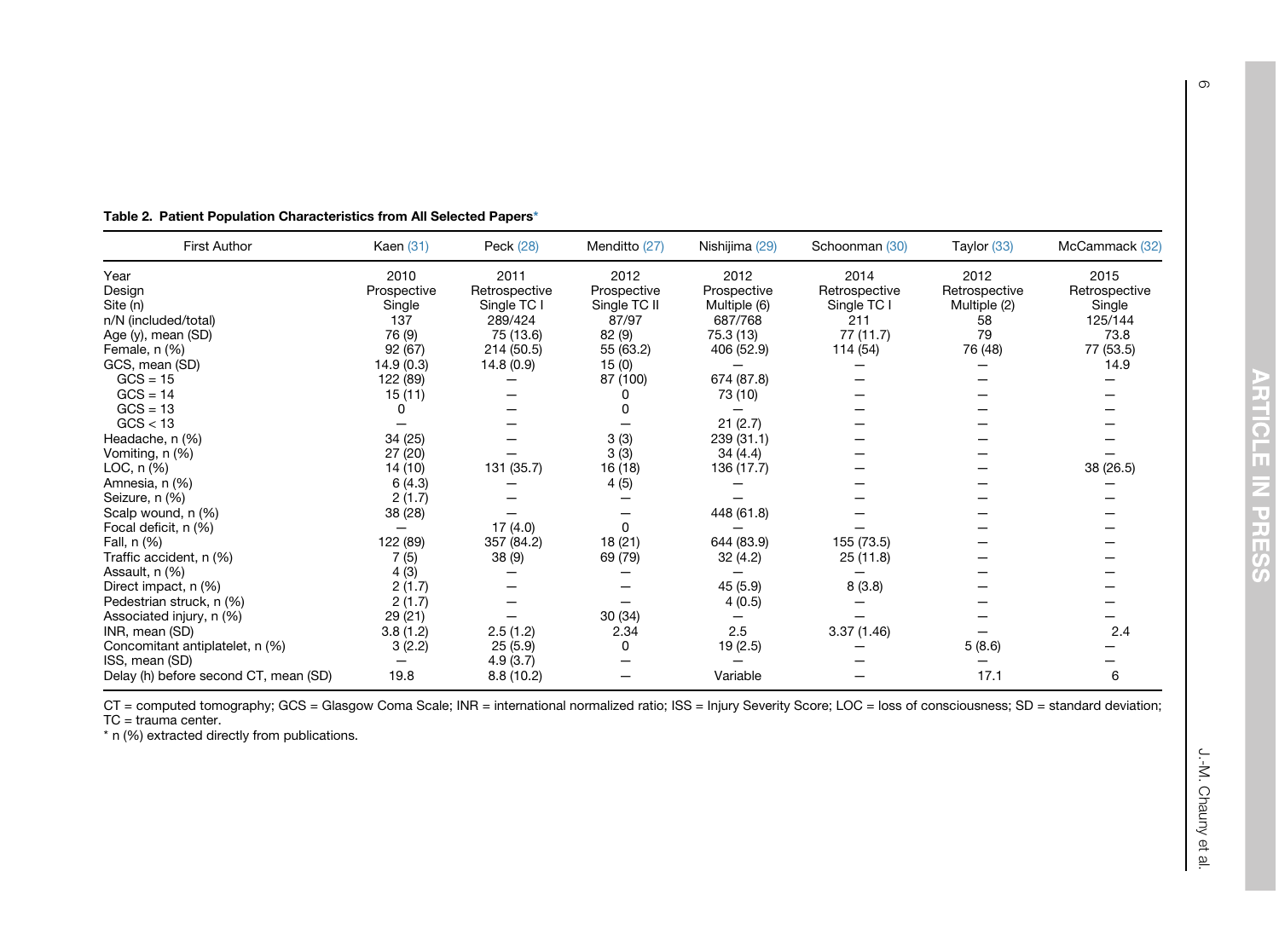<span id="page-6-0"></span>Risk of Delayed Intracranial Hemorrhage Post-MTBI 7

| <b>First Author</b> | Selection<br>(Maximum ****) (Maximum **) (Maximum ***) | Comparability | Outcome |
|---------------------|--------------------------------------------------------|---------------|---------|
| Kaen $(31)$         | $***$                                                  | $**$          | ***     |
| Peck (28)           | $***$                                                  | $**$          | $***$   |
| Menditto (27)       | $***$                                                  |               | $***$   |
| Nishijima (29)      | $***$                                                  | $**$          | $***$   |
| Schoonman (30)      | $***$                                                  | $**$          | $***$   |
| Taylor (33)         | $***$                                                  | $**$          | ***     |
| McCammack (32)      | $***$                                                  | $\star$       | $\star$ |

#### Table 3. Quality Assessment of All Included Studies Using the Newcastle-Ottawa Scale for Selection, Comparability, and Outcome

their significance (a risk of significant outcomes at 0.13% [2 of 1,594], which is identical to the risk seen during the first 24 h of observation), these cases certainly do not justify keeping the patients after a normal first scan for such lengthy periods. Even when following the practice guidelines, these patients would have been discharged. Furthermore, the incidence of delayed hemorrhage described in our study does not warrant the risk of a prolonged hospital stay and supplemental scan. Patients and their family would benefit far more from being properly educated on the relative risk of delayed hemorrhage and being presented with a list of symptoms to monitor with the mention that they should come back to the ED for further investigations should any of the symptoms appear.

The recent review by Miller et al. also covers delayed ICH, but without taking into account the 24-h observation period currently proposed by the guidelines or the strict requirement of only including patients that had a normal initial CT scan in their cohort [\(36\).](#page-8-0) These two key elements, plus the fact that they missed some papers while adding an irrelevant one, drastically changed the number of included patients. We also believe that by adding the meta-analysis calculations, we obtained a better interpretation of the overall data.

Although our current review of the literature does not support a routine hospital observation for 24 h or repeat cranial CT scans in all patients suffering from mild traumatic brain injury with a normal initial scan who were anticoagulated with vitamin K antagonist before injury, this course may still be warranted in specific patients presenting increased risk of delayed bleeding. These include patients with supratherapeutic INR levels (elevated INR  $> 3.0$ ), with more serious mechanisms of injury (e.g., traffic accident), or with concomitant antiplatelet therapy [\(27,40\)](#page-8-0). Also, patients living alone or with family members unable to monitor signs of neurologic deterioration, patients unable to return to the ED, or patients unable to understand the discharge advice could potentially be kept under observation for a supplemental period of time. In order to determine appropriate management, further studies are needed to identify and better describe the patients who are at higher risk of delayed bleeding. Even with the current evidence, it is important to remember that a generic approach may not be warranted, and that the physician's judgment should prevail if associated risk factors are encountered.

#### Limitations

This systematic review presents several limitations. The most important one is the small amount of available data, combined with the fact that retrospective or observational studies restrict the quality of evidence. Risk factors were also not accounted for in the different studies, reducing the perspective of secondary analyses. More thorough studies might be needed to determine with more certainty whether associated injuries had an effect on the incidence of ICH. Nonetheless, studies that were retained for the analysis were consistent and did not present a significant risk of bias.





#### Heterogeneity: Q(df=6)10,49 p=0,106; l<sup>2</sup>=42.78%

Figure 3. Forest plot of associated risk of delayed intracranial hemorrhage after mild brain traumatic injury (24 h post normal brain scan) in patients anticoagulated with vitamin K antagonist.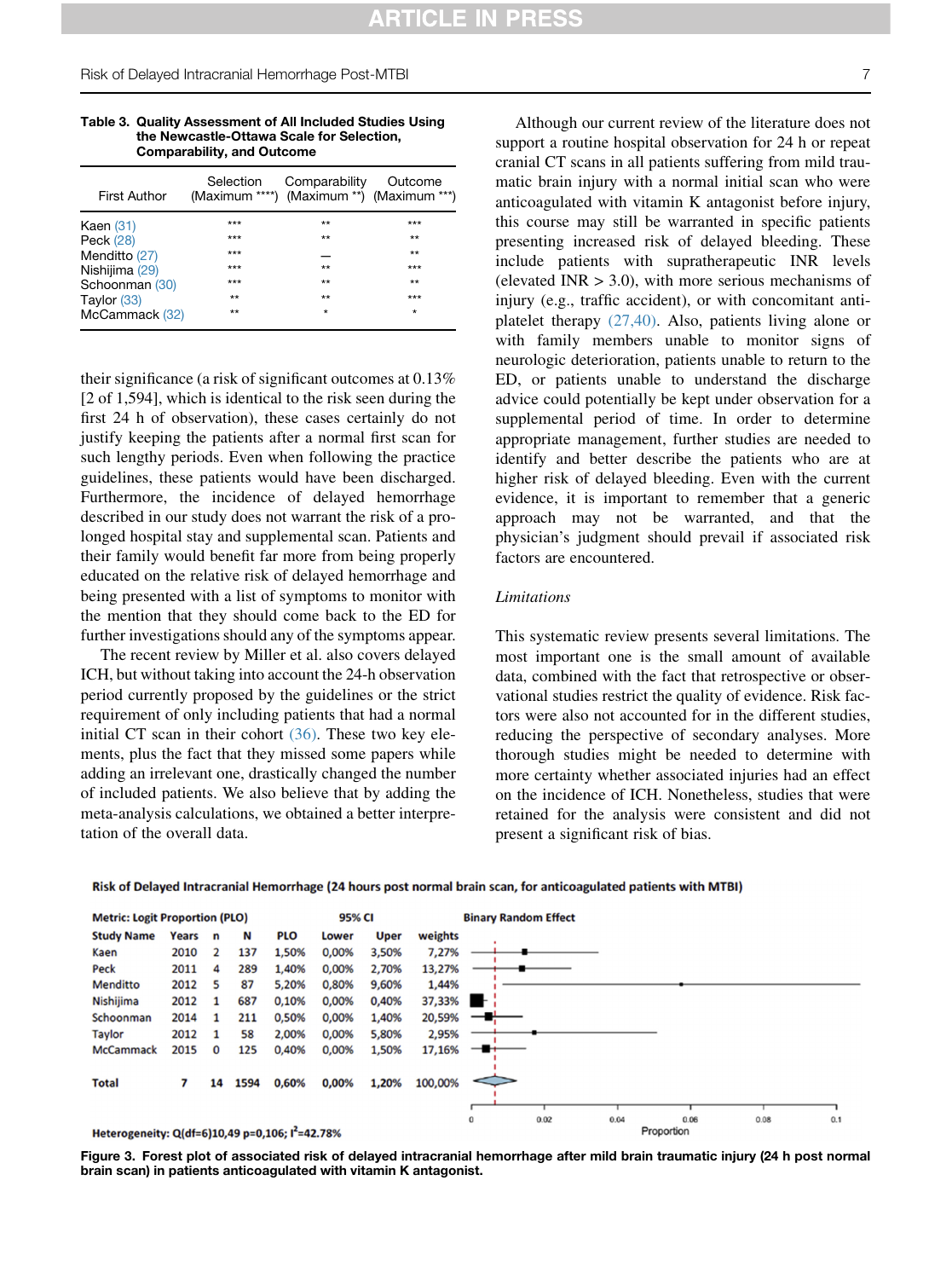| ׇׅ֚֚֚֬֡֡֡֡֝ |
|-------------|
| ׇ֚֬֡        |
| ֕           |
|             |
|             |
| i           |
|             |

<span id="page-7-0"></span>

| First Author, Patients number Co-Medication                                                                                                                                                                                             |            | $\widehat{\phantom{1}}$<br>Age | Sex | l€                             | Mechanism          | Time of First Scan              | Outcome                       | <b>Bleeding Description</b>                                                                                           |
|-----------------------------------------------------------------------------------------------------------------------------------------------------------------------------------------------------------------------------------------|------------|--------------------------------|-----|--------------------------------|--------------------|---------------------------------|-------------------------------|-----------------------------------------------------------------------------------------------------------------------|
| Kaen (31), no. 2<br>Kaen (31), no. 1                                                                                                                                                                                                    | ASA<br>ASA | 67<br>$\overline{4}$           | ⋝   | 2.88<br>$\frac{10}{3}$         | ᆒ<br>同             | 2.5 H<br>2.4<br>2.4             | Discharged<br>Discharged      | Discrete subarachnoid hemorrhage over<br>the convexity of the right hemisphere<br>Minimal intraventricular hemorrhage |
| Schoonman (30), no. 1                                                                                                                                                                                                                   |            | 85                             | ⋝   | 3.13                           | ∏a<br>Ea           | Within 12 h of                  | Neurosurgery/                 | Subdural hematoma                                                                                                     |
| Nishijima (29), no. 1                                                                                                                                                                                                                   |            | 63                             | ⋝   | 1.50                           | 高                  | During initial ED<br>trauma     | Discharged<br>died            | Small intraparenchymal contusion and                                                                                  |
| Peck (28), no. 1                                                                                                                                                                                                                        | ASA        | 86                             | ⋝   | 2.3                            | Vehicle            | evaluation<br>$\widetilde{\Xi}$ | Discharged                    | Small tentorial subdural hemorrhage<br>subarachnoid hemorrhage                                                        |
| Peck (28), no. 2                                                                                                                                                                                                                        |            | 86                             |     | $\frac{2}{3}$                  | accident<br>晨      | $\frac{\alpha}{2}$              | Discharged                    | Equivocal: possible intraparenchymal                                                                                  |
| Peck (28), no. 3                                                                                                                                                                                                                        | ASA        | 80                             |     |                                | 高                  | €                               | Discharged                    | Minimal subarachnoid hemorrhage<br>hemorrhage                                                                         |
| Menditto (27), no.<br>Peck (28), no. 4                                                                                                                                                                                                  |            | 89                             |     | $3.\overline{8}$<br>$\ddot{ }$ | Accident<br>高      | $\widetilde{\Xi}$               | Unrelated death<br>Discharged | Minimal intracranial bleeding<br>Small hematoma                                                                       |
| Menditto (27), no. 2                                                                                                                                                                                                                    |            |                                |     | 2.4                            | Accident           |                                 | Neurosurgery                  | Intracranial bleeding                                                                                                 |
| Menditto (27), no. 4<br>Menditto (27), no. 3                                                                                                                                                                                            |            | 38885                          |     | $\frac{1}{4}$                  | Syncope<br>Syncope |                                 | Discharged<br>Discharged      | Minimal intracranial bleeding<br>Intracranial bleeding                                                                |
| Menditto (27), no. 5                                                                                                                                                                                                                    |            |                                | Щ   | $3.\overline{3}$               | Accident           |                                 | Discharged                    | Intracranial bleeding                                                                                                 |
| Taylor (33), no. 1                                                                                                                                                                                                                      |            | œ                              |     |                                |                    | $\frac{\alpha}{2}$              | $\frac{\alpha}{2}$            | $\frac{\alpha}{2}$                                                                                                    |
| ASA = acetylsalicylic acid; ED = emergency department; F = female; INR = international normalized ratio; M = male; NR = not reported.<br>* Median time between head injury and initial computed tomography scan for the study of 4.5 h. |            |                                |     |                                |                    |                                 |                               |                                                                                                                       |

The timing of the first and second scans is also a potential source of bias. In itself, the timing of the first scan in relation to the event was rarely reported in the selected studies. This could potentially affect our primary outcome because delaying the first scan increases its chance of being positive (at least after 6 h post-injury). Likewise, the second scan was conducted only 6 h postintervention in two studies [\(28,32\)](#page-8-0). This short delay with regards to the 24-h observation period stated in the research question may have artificially lowered the incidence of delayed bleeding, as determined by our analysis. However, it is important to note that these studies did not report cases of delayed bleeding during the follow-up period.

We are aware that newer anticoagulation agents are gaining widespread use, even supplanting warfarin in certain clinical settings. However, it was impossible for us to report on these direct-acting oral anticoagulants due to the absence of publications on this novel class of agents.

#### **CONCLUSIONS**

The aim of this meta-analysis was to assess the risk of delayed intracerebral bleeding in patients suffering a mild traumatic brain injury who have been anticoagulated with vitamin K antagonist before injury. We found that the incidence of delayed bleeding in patients with an initially normal head scan was very low at 0.6%. Furthermore, 85% of the patients with delayed hemorrhage did not require clinical intervention, reducing even further the risk of significant outcomes to 0.13%. This risk is sufficiently low to justify discharging the patients after the initial evaluation by a physician when the first scan is negative.

#### REFERENCES

- 1. [Maas AI, Stocchetti N, Bullock R. Moderate and severe traumatic](http://refhub.elsevier.com/S0736-4679(16)30175-5/sref1) [brain injury in adults. Lancet Neurol 2008;7:728–41.](http://refhub.elsevier.com/S0736-4679(16)30175-5/sref1)
- 2. [Cassidy JD, Carroll LJ, Peloso PM, et al. Incidence, risk factors and](http://refhub.elsevier.com/S0736-4679(16)30175-5/sref2) [prevention of mild traumatic brain injury: results of the WHO](http://refhub.elsevier.com/S0736-4679(16)30175-5/sref2) [Collaborating Centre Task Force on Mild Traumatic Brain Injury.](http://refhub.elsevier.com/S0736-4679(16)30175-5/sref2) [J Rehabil Med 2004;28–60.](http://refhub.elsevier.com/S0736-4679(16)30175-5/sref2)
- 3. [Kim JJ, Gean AD. Imaging for the diagnosis and management of](http://refhub.elsevier.com/S0736-4679(16)30175-5/sref3) [traumatic brain injury. Neurotherapeutics 2011;8:39–53](http://refhub.elsevier.com/S0736-4679(16)30175-5/sref3).
- 4. [Thomas BW, Mejia VA, Maxwell RA, et al. Scheduled repeat CT](http://refhub.elsevier.com/S0736-4679(16)30175-5/sref4) [scanning for traumatic brain injury remains important in assessing](http://refhub.elsevier.com/S0736-4679(16)30175-5/sref4) [head injury progression. J Am Coll Surg 2010;210:824–30. 831–2](http://refhub.elsevier.com/S0736-4679(16)30175-5/sref4).
- 5. [Muakkassa FF, Marley RA, Paranjape C, Horattas E, Salvator A,](http://refhub.elsevier.com/S0736-4679(16)30175-5/sref5) [Muakkassa K. Predictors of new findings on repeat head CT scan](http://refhub.elsevier.com/S0736-4679(16)30175-5/sref5) [in blunt trauma patients with an initially negative head CT scan.](http://refhub.elsevier.com/S0736-4679(16)30175-5/sref5) [J Am Coll Surg 2012;214:965–72.](http://refhub.elsevier.com/S0736-4679(16)30175-5/sref5)
- 6. [Vos PE, Alekseenko Y, Battistin L, et al. Mild traumatic brain injury.](http://refhub.elsevier.com/S0736-4679(16)30175-5/sref6) [Eur J Neurol 2012;19:191–8](http://refhub.elsevier.com/S0736-4679(16)30175-5/sref6).
- 7. [Batchelor JS, Grayson A. A meta-analysis to determine the effect of](http://refhub.elsevier.com/S0736-4679(16)30175-5/sref7) [anticoagulation on mortality in patients with blunt head trauma. Br J](http://refhub.elsevier.com/S0736-4679(16)30175-5/sref7) [Neurosurg 2012;26:525–30](http://refhub.elsevier.com/S0736-4679(16)30175-5/sref7).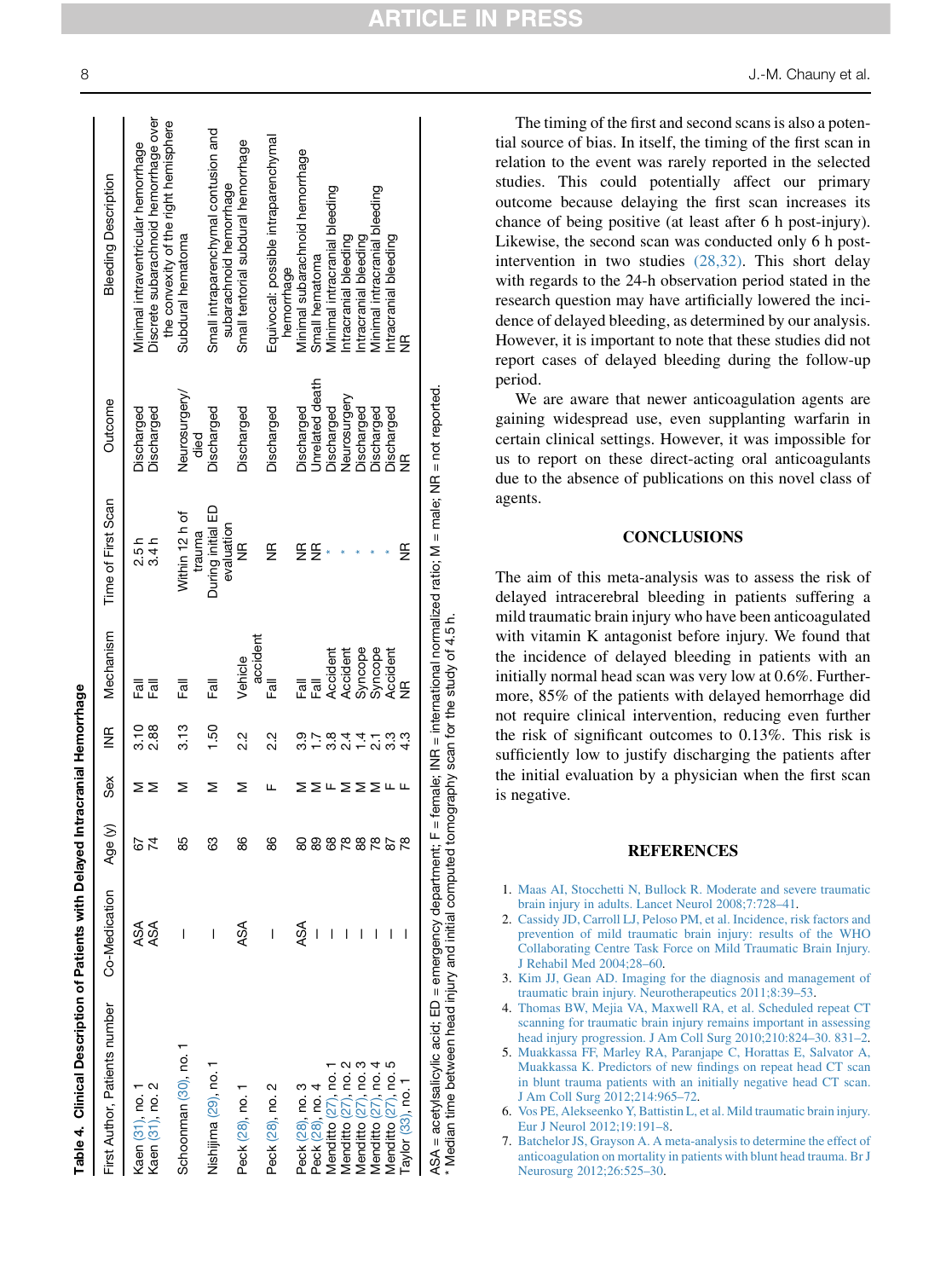# **ARTICLE IN PRESS**

#### <span id="page-8-0"></span>Risk of Delayed Intracranial Hemorrhage Post-MTBI 9

- 8. [Mina AA, Knipfer JF, Park DY, Bair HA, Howells GA, Bendick PJ.](http://refhub.elsevier.com/S0736-4679(16)30175-5/sref8) [Intracranial complications of preinjury anticoagulation in trauma](http://refhub.elsevier.com/S0736-4679(16)30175-5/sref8) [patients with head injury. J Trauma 2002;53:668–72](http://refhub.elsevier.com/S0736-4679(16)30175-5/sref8).
- 9. [Cohen DB, Rinker C, Wilberger JE. Traumatic brain injury in anti](http://refhub.elsevier.com/S0736-4679(16)30175-5/sref9)[coagulated patients. J Trauma 2006;60:553–7.](http://refhub.elsevier.com/S0736-4679(16)30175-5/sref9)
- 10. [Li J, Brown J, Levine M. Mild head injury, anticoagulants, and risk](http://refhub.elsevier.com/S0736-4679(16)30175-5/sref10) [of intracranial injury. Lancet 2001;357:771–2.](http://refhub.elsevier.com/S0736-4679(16)30175-5/sref10)
- 11. [Siracuse JJ, Robich MP, Gautam S, Kasper EM, Moorman DW,](http://refhub.elsevier.com/S0736-4679(16)30175-5/sref11) [Hauser CJ. Antiplatelet agents, warfarin, and epidemic intracranial](http://refhub.elsevier.com/S0736-4679(16)30175-5/sref11) [hemorrhage. Surgery 2010;148:724–9. discussion 9–30.](http://refhub.elsevier.com/S0736-4679(16)30175-5/sref11)
- 12. [Dossett LA, Riesel JN, Griffin MR, Cotton BA. Prevalence and im](http://refhub.elsevier.com/S0736-4679(16)30175-5/sref12)[plications of preinjury warfarin use: an analysis of the National](http://refhub.elsevier.com/S0736-4679(16)30175-5/sref12) [Trauma Databank. Arch Surg 2011;146:565–70.](http://refhub.elsevier.com/S0736-4679(16)30175-5/sref12)
- 13. [Pieracci FM, Eachempati SR, Shou J, Hydo LJ, Barie PS. Use of](http://refhub.elsevier.com/S0736-4679(16)30175-5/sref13) [long-term anticoagulation is associated with traumatic intracranial](http://refhub.elsevier.com/S0736-4679(16)30175-5/sref13) [hemorrhage and subsequent mortality in elderly patients hospital](http://refhub.elsevier.com/S0736-4679(16)30175-5/sref13)[ized after falls: analysis of the New York State Administrative Data](http://refhub.elsevier.com/S0736-4679(16)30175-5/sref13)[base. J Trauma 2007;63:519–24](http://refhub.elsevier.com/S0736-4679(16)30175-5/sref13).
- 14. [Grandhi R, Harrison G, Voronovich Z, et al. Preinjury warfarin, but](http://refhub.elsevier.com/S0736-4679(16)30175-5/sref14) [not antiplatelet medications, increases mortality in elderly traumatic](http://refhub.elsevier.com/S0736-4679(16)30175-5/sref14) [brain injury patients. J Trauma Acute Care Surg 2015;78:614–21.](http://refhub.elsevier.com/S0736-4679(16)30175-5/sref14)
- 15. [Unden J, Ingebrigtsen T, Romner B. Scandinavian guidelines for](http://refhub.elsevier.com/S0736-4679(16)30175-5/sref15) [initial management of minimal, mild and moderate head injuries](http://refhub.elsevier.com/S0736-4679(16)30175-5/sref15) [in adults: an evidence and consensus-based update. BMC Med](http://refhub.elsevier.com/S0736-4679(16)30175-5/sref15) [2013;11:50.](http://refhub.elsevier.com/S0736-4679(16)30175-5/sref15)
- 16. [Vos PE, Battistin L, Birbamer G, et al. EFNS guideline on mild trau](http://refhub.elsevier.com/S0736-4679(16)30175-5/sref16)[matic brain injury: report of an EFNS task force. Eur J Neurol 2002;](http://refhub.elsevier.com/S0736-4679(16)30175-5/sref16) [9:207–19.](http://refhub.elsevier.com/S0736-4679(16)30175-5/sref16)
- 17. [Jagoda AS, Bazarian JJ, Bruns JJ Jr, et al. Clinical policy: neuroi](http://refhub.elsevier.com/S0736-4679(16)30175-5/sref17)[maging and decisionmaking in adult mild traumatic brain injury](http://refhub.elsevier.com/S0736-4679(16)30175-5/sref17) [in the acute setting. Ann Emerg Med 2008;52:714–48.](http://refhub.elsevier.com/S0736-4679(16)30175-5/sref17)
- 18. [Servadei F, Teasdale G, Merry G. Defining acute mild head injury in](http://refhub.elsevier.com/S0736-4679(16)30175-5/sref18) [adults: a proposal based on prognostic factors, diagnosis, and man](http://refhub.elsevier.com/S0736-4679(16)30175-5/sref18)[agement. J Neurotrauma 2001;18:657–64.](http://refhub.elsevier.com/S0736-4679(16)30175-5/sref18)
- 19. [National Institute for Health and Care Excellence. Head Injury:](http://refhub.elsevier.com/S0736-4679(16)30175-5/sref19) [Triage, Assessment, Investigation and Early Management of Head](http://refhub.elsevier.com/S0736-4679(16)30175-5/sref19) [Injury in Children, Young People and Adults. London, UK:](http://refhub.elsevier.com/S0736-4679(16)30175-5/sref19) [NICE; 2014.](http://refhub.elsevier.com/S0736-4679(16)30175-5/sref19)
- 20. [Motor Accidents Authority NSW 2008. Guidelines for Mild Trau](http://refhub.elsevier.com/S0736-4679(16)30175-5/sref20)[matic Brain Injury Following Closed Head Injury. New South](http://refhub.elsevier.com/S0736-4679(16)30175-5/sref20) [Wales, Australia: Motor Accidents Authority NSW; 2013](http://refhub.elsevier.com/S0736-4679(16)30175-5/sref20).
- 21. [Stroup DF, Berlin JA, Morton SC, et al. Meta-analysis of observa](http://refhub.elsevier.com/S0736-4679(16)30175-5/sref21)[tional studies in epidemiology: a proposal for reporting. Meta](http://refhub.elsevier.com/S0736-4679(16)30175-5/sref21)[analysis of Observational Studies in Epidemiology \(MOOSE\)](http://refhub.elsevier.com/S0736-4679(16)30175-5/sref21) [group. JAMA 2000;283:2008–12.](http://refhub.elsevier.com/S0736-4679(16)30175-5/sref21)
- 22. [Moher D, Shamseer L, Clarke M, et al. Preferred reporting items for](http://refhub.elsevier.com/S0736-4679(16)30175-5/sref22) [systematic review and meta-analysis protocols \(PRISMA-P\) 2015](http://refhub.elsevier.com/S0736-4679(16)30175-5/sref22) [statement. Syst Rev 2015;4:1.](http://refhub.elsevier.com/S0736-4679(16)30175-5/sref22)
- 23. [Carroll LJ, Cassidy JD, Holm L, Kraus J, Coronado VG. Methodo](http://refhub.elsevier.com/S0736-4679(16)30175-5/sref23)[logical issues and research recommendations for mild traumatic](http://refhub.elsevier.com/S0736-4679(16)30175-5/sref23) [brain injury: the WHO Collaborating Centre Task Force on Mild](http://refhub.elsevier.com/S0736-4679(16)30175-5/sref23) [Traumatic Brain Injury. J Rehabil Med 2004;113–25.](http://refhub.elsevier.com/S0736-4679(16)30175-5/sref23)
- 24. [Reljic T, Mahony H, Djulbegovic B, et al. Value of repeat head](http://refhub.elsevier.com/S0736-4679(16)30175-5/sref24) [computed tomography after traumatic brain injury: systematic](http://refhub.elsevier.com/S0736-4679(16)30175-5/sref24) [review and meta-analysis. J Neurotrauma 2014;31:78–98.](http://refhub.elsevier.com/S0736-4679(16)30175-5/sref24)
- 25. GAWells, D O'Connell, J Peterson, V Welch, M Losos, P Tugwell. The Newcastle-Ottawa Scale (NOS) for assessing the quality

of nonrandomised studies in meta-analyses. [http://www.ohri.ca/](http://www.ohri.ca/programs/clinical_epidemiology/oxford.asp) [programs/clinical\\_epidemiology/oxford.asp](http://www.ohri.ca/programs/clinical_epidemiology/oxford.asp). Accessed May 25, 2015.

- 26. [Stuart A, Ord K. Kendall's Advanced Theory of Statistics. New](http://refhub.elsevier.com/S0736-4679(16)30175-5/sref26) [York: John Wiley and Sons, Inc.; 1994](http://refhub.elsevier.com/S0736-4679(16)30175-5/sref26).
- 27. [Menditto VG, Lucci M, Polonara S, Pomponio G, Gabrielli A.](http://refhub.elsevier.com/S0736-4679(16)30175-5/sref27) [Management of minor head injury in patients receiving oral antico](http://refhub.elsevier.com/S0736-4679(16)30175-5/sref27)[agulant therapy: a prospective study of a 24-hour observation proto](http://refhub.elsevier.com/S0736-4679(16)30175-5/sref27)[col. Ann Emerg Med 2012;59:451–5.](http://refhub.elsevier.com/S0736-4679(16)30175-5/sref27)
- 28. [Peck KA, Sise CB, Shackford SR, et al. Delayed intracranial hem](http://refhub.elsevier.com/S0736-4679(16)30175-5/sref28)[orrhage after blunt trauma: are patients on preinjury anticoagulants](http://refhub.elsevier.com/S0736-4679(16)30175-5/sref28) [and prescription antiplatelet agents at risk? J Trauma 2011;71:](http://refhub.elsevier.com/S0736-4679(16)30175-5/sref28) [1600–4](http://refhub.elsevier.com/S0736-4679(16)30175-5/sref28).
- 29. [Nishijima DK, Offerman SR, Ballard DW, et al. Immediate and](http://refhub.elsevier.com/S0736-4679(16)30175-5/sref29) [delayed traumatic intracranial hemorrhage in patients with head](http://refhub.elsevier.com/S0736-4679(16)30175-5/sref29) [trauma and preinjury warfarin or clopidogrel use. Ann Emerg](http://refhub.elsevier.com/S0736-4679(16)30175-5/sref29) Med 2012;59:460-46817.
- 30. [Schoonman GG, Bakker DP, Jellema K. Low risk of late intracranial](http://refhub.elsevier.com/S0736-4679(16)30175-5/sref30) [complications in mild traumatic brain injury patients using oral anti](http://refhub.elsevier.com/S0736-4679(16)30175-5/sref30)[coagulation after an initial normal brain computed tomography](http://refhub.elsevier.com/S0736-4679(16)30175-5/sref30) [scan: education instead of hospitalization. Eur J Neurol 2014;21:](http://refhub.elsevier.com/S0736-4679(16)30175-5/sref30) [1021–5](http://refhub.elsevier.com/S0736-4679(16)30175-5/sref30).
- 31. [Kaen A, Jimenez-Roldan L, Arrese I, et al. The value of sequential](http://refhub.elsevier.com/S0736-4679(16)30175-5/sref31) [computed tomography scanning in anticoagulated patients suffering](http://refhub.elsevier.com/S0736-4679(16)30175-5/sref31) [from minor head injury. J Trauma 2010;68:895–8.](http://refhub.elsevier.com/S0736-4679(16)30175-5/sref31)
- 32. [McCammack KC, Sadler C, Guo Y, Ramaswamy RS, Farid N.](http://refhub.elsevier.com/S0736-4679(16)30175-5/sref32) [Routine repeat head CT may not be indicated in patients on antico](http://refhub.elsevier.com/S0736-4679(16)30175-5/sref32)[agulant/antiplatelet therapy following mild traumatic brain injury.](http://refhub.elsevier.com/S0736-4679(16)30175-5/sref32) [West J Emerg Med 2015;16:43–9](http://refhub.elsevier.com/S0736-4679(16)30175-5/sref32).
- 33. [Taylor K, Lymburner P, Challen J. Medical imaging in emergency](http://refhub.elsevier.com/S0736-4679(16)30175-5/sref33) [medicine: assessing the use of serial imaging to screen for delayed](http://refhub.elsevier.com/S0736-4679(16)30175-5/sref33) [intracranial haemorrhage in patients on anticoagulant and antiplate](http://refhub.elsevier.com/S0736-4679(16)30175-5/sref33)[let therapy. J Med Imaging Radiat Oncol 2012;56\(Supplement 1\):](http://refhub.elsevier.com/S0736-4679(16)30175-5/sref33) [146–7.](http://refhub.elsevier.com/S0736-4679(16)30175-5/sref33)
- 34. [Eroglu SE, Onur O, Ozkaya S, Denizbasi A, Demir H, Ozpolat C.](http://refhub.elsevier.com/S0736-4679(16)30175-5/sref34) [Analysis of repeated CT scan need in blunt head trauma. Emerg](http://refhub.elsevier.com/S0736-4679(16)30175-5/sref34) [Med Int 2013;2013:916253.](http://refhub.elsevier.com/S0736-4679(16)30175-5/sref34)
- 35. [Docimo S Jr, Demin A, Vinces F. Patients with blunt head trauma on](http://refhub.elsevier.com/S0736-4679(16)30175-5/sref35) [anticoagulation and antiplatelet medications: can they be safely dis](http://refhub.elsevier.com/S0736-4679(16)30175-5/sref35)[charged after a normal initial cranial computed tomography scan?](http://refhub.elsevier.com/S0736-4679(16)30175-5/sref35) [Am Surg 2014;80:610–3](http://refhub.elsevier.com/S0736-4679(16)30175-5/sref35).
- 36. [Miller J, Lieberman L, Nahab B, et al. Delayed intracranial hemor](http://refhub.elsevier.com/S0736-4679(16)30175-5/sref36)[rhage in the anticoagulated patient: a systematic review. J Trauma](http://refhub.elsevier.com/S0736-4679(16)30175-5/sref36) [Acute Care Surg 2015;79:310–3.](http://refhub.elsevier.com/S0736-4679(16)30175-5/sref36)
- 37. [Swap C, Silver M, Krauss W, Sidell M, Ogaz R. Risk of intracere](http://refhub.elsevier.com/S0736-4679(16)30175-5/sref37)[bral hemorrhage on repeat head computed tomography scan in anti](http://refhub.elsevier.com/S0736-4679(16)30175-5/sref37)[coagulated patients. Ann Emerg Med 2012;60:S151](http://refhub.elsevier.com/S0736-4679(16)30175-5/sref37).
- 38. [Hill J. Delayed ICH in the anticoagulated blunt trauma patient:](http://refhub.elsevier.com/S0736-4679(16)30175-5/sref38) [routine repeat head CT is unnecessary. Crit Care Med 2013;41:](http://refhub.elsevier.com/S0736-4679(16)30175-5/sref38) [S12.](http://refhub.elsevier.com/S0736-4679(16)30175-5/sref38)
- 39. [Cohn B, Keim SM, Sanders AB. Can anticoagulated patients be dis](http://refhub.elsevier.com/S0736-4679(16)30175-5/sref39)[charged home safely from the emergency department after minor](http://refhub.elsevier.com/S0736-4679(16)30175-5/sref39) [head injury? J Emerg Med 2014;46:410–7.](http://refhub.elsevier.com/S0736-4679(16)30175-5/sref39)
- 40. [Pieracci FM, Eachempati SR, Shou J, Hydo LJ, Barie PS. Degree](http://refhub.elsevier.com/S0736-4679(16)30175-5/sref40) [of anticoagulation, but not warfarin use itself, predicts adverse](http://refhub.elsevier.com/S0736-4679(16)30175-5/sref40) [outcomes after traumatic brain injury in elderly trauma patients.](http://refhub.elsevier.com/S0736-4679(16)30175-5/sref40) [J Trauma 2007;63:525–30.](http://refhub.elsevier.com/S0736-4679(16)30175-5/sref40)